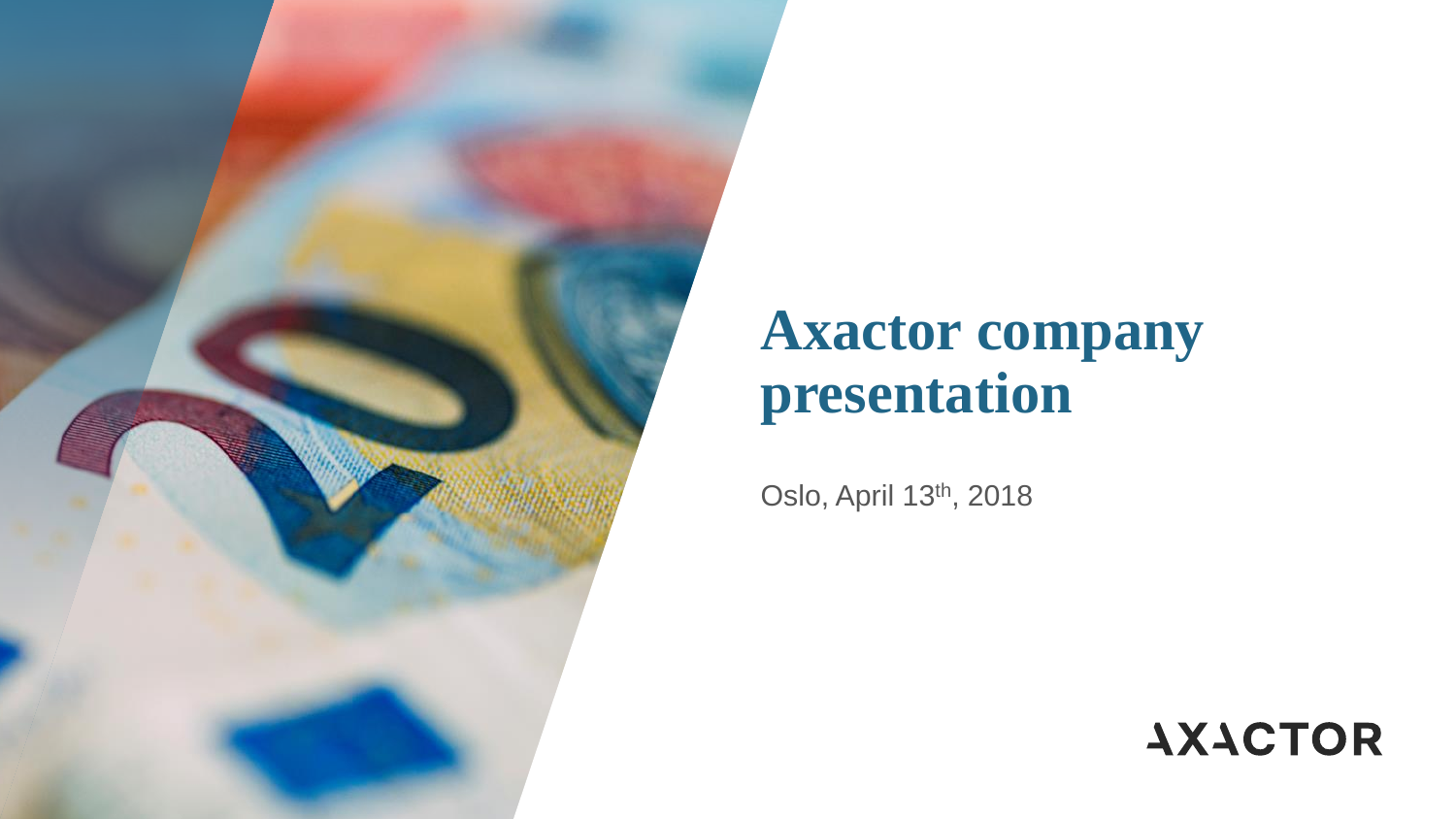### **This is Axactor**

#### **Axactor in brief**

- Axactor is a Nordic-based debt management company with operations in five European countries
	- − Established in December 2015 rapid expansion
	- − En route to execute on clearly defined strategy to build an efficient and high-quality debt collection company without any legacy burdens
- Main investment focus area has been unsecured B2C loans also invested in portfolios of secured non-performing loans and REOs in '17
- Specialises in both purchasing and collection on own debt portfolios, and providing collection services for 3rd party owned portfolios
- Headquartered in Oslo, Norway, with a total of +900 employees
- Listed on the Oslo Stock exchange (ticker: AXA)



#### **Axactor geographic footprint**

**HQ** *Axactor established as a large debt collection player with platform companies<sup>1</sup> and own portfolios in 5 European countries*

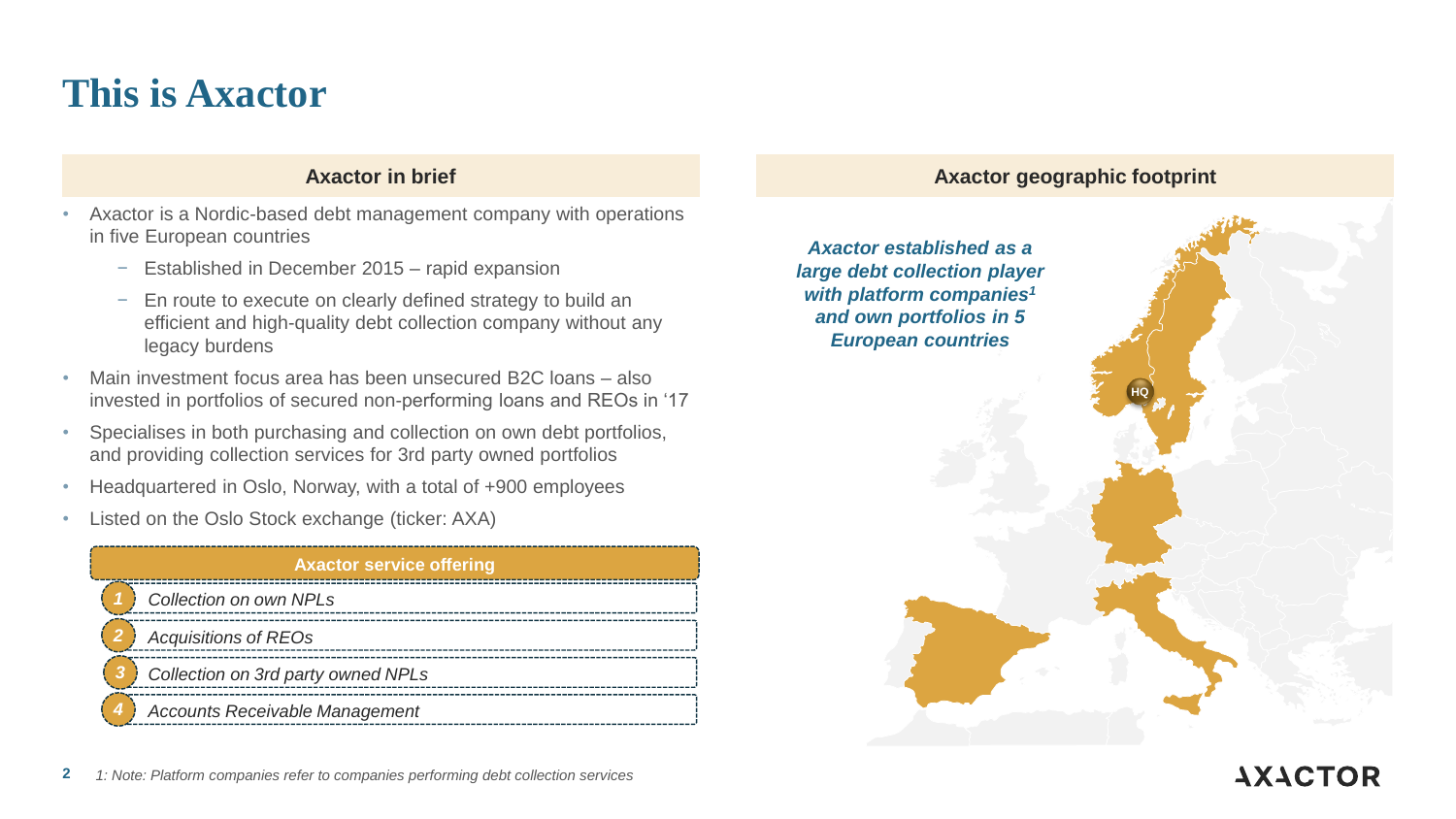## **Significant expansion since inception late 2015**



**Equity capital markets development<sup>1</sup>**

*Share price development (NOK)* Jan-16 May-16 Sep-16 Jan-17 May-17 Sep-17 Jan-18  $0.0$ 0.5 1.0 1.5 2.0 2.5 3.0 3.5 4.0 **x2** 

*Market cap development (EURm)*



Jan-16 May-16 Sep-16 Jan-17 May-17 Sep-17 Jan-18

**AXACTOR** 

**3** *1: Source: Factset. Enterprise value based on market cap plus EUR 250m in NIBD as per Q4 reporting Note: Profiles of acquired companies are included in the appendix of this presentation*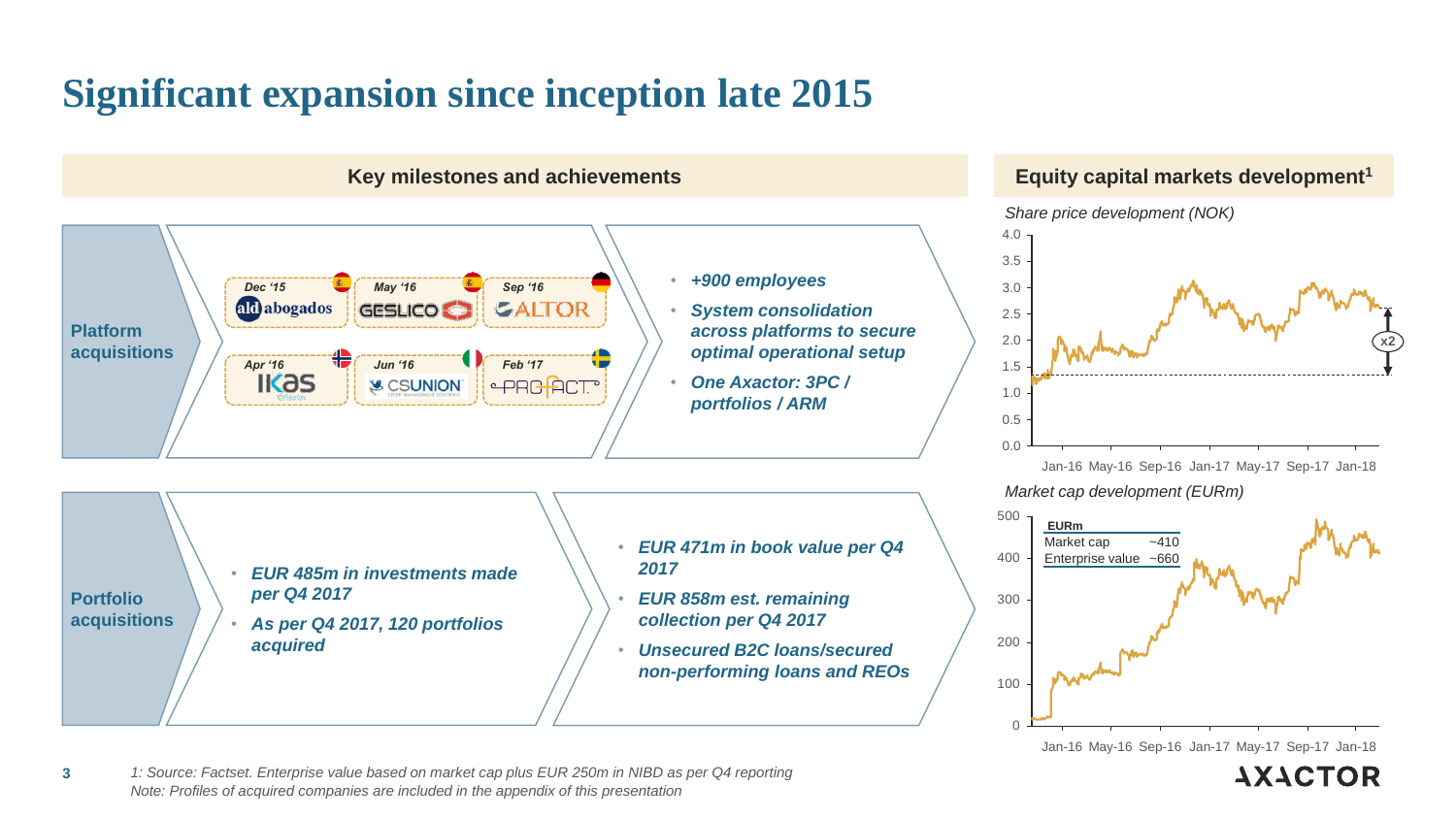### **Axactor is no longer a "start-up" company**

|                         | Long-term financing is established                                             | RCF with Nordic banks - 200 mEUR + 150 mEUR accordion option<br>Bond 150 mEUR + 100 mEUR tap option<br><b>Geveran mezzanine 120 mEUR</b><br>Bank facility for Axactor/Geveran SPV - 80 mEUR + 40 mEUR accordion option<br>Local credit lines Italy $-$ ~80 mEUR<br><b>Equity issues of approximately 250 mEUR</b><br><b>REO refi in progress with international bank</b> |  |
|-------------------------|--------------------------------------------------------------------------------|--------------------------------------------------------------------------------------------------------------------------------------------------------------------------------------------------------------------------------------------------------------------------------------------------------------------------------------------------------------------------|--|
|                         |                                                                                |                                                                                                                                                                                                                                                                                                                                                                          |  |
| $\overline{\mathbf{2}}$ | Proven ability to close large contracts will<br>leading financial institutions | NPL portfolios from reputable bank finance institutions in all Axactor countries<br><b>Large FI 3PC accounts signed in Spain and Germany</b>                                                                                                                                                                                                                             |  |
| $\mathbf{3}$            | <b>Strong and increasing cash flow</b>                                         | Axactor turned cash positive in its second operational year, 2017<br>Strong and increasing cash flow expected, both EBITDA and cash EBITDA                                                                                                                                                                                                                               |  |
| $\overline{\mathbf{4}}$ | <b>Axactor attracts and retains high quality</b><br>employees                  | <b>Management and key personnel owns approximately 10% of Axactor</b><br>Key management with share lock-up (on shares acquired in the market)                                                                                                                                                                                                                            |  |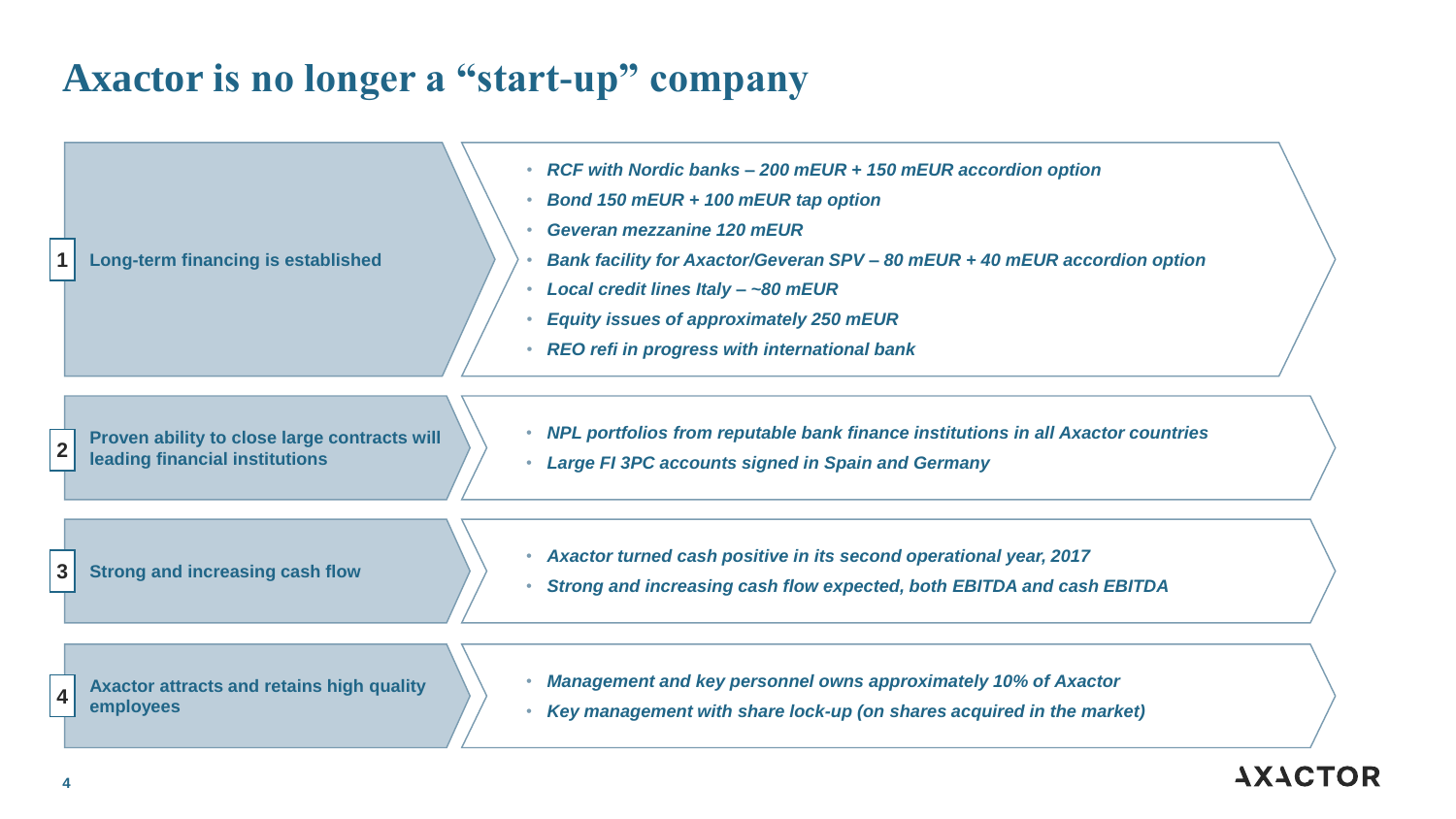### **What is truly unique with Axactor compared to peers? - The combination of the four elements creates the advantage**

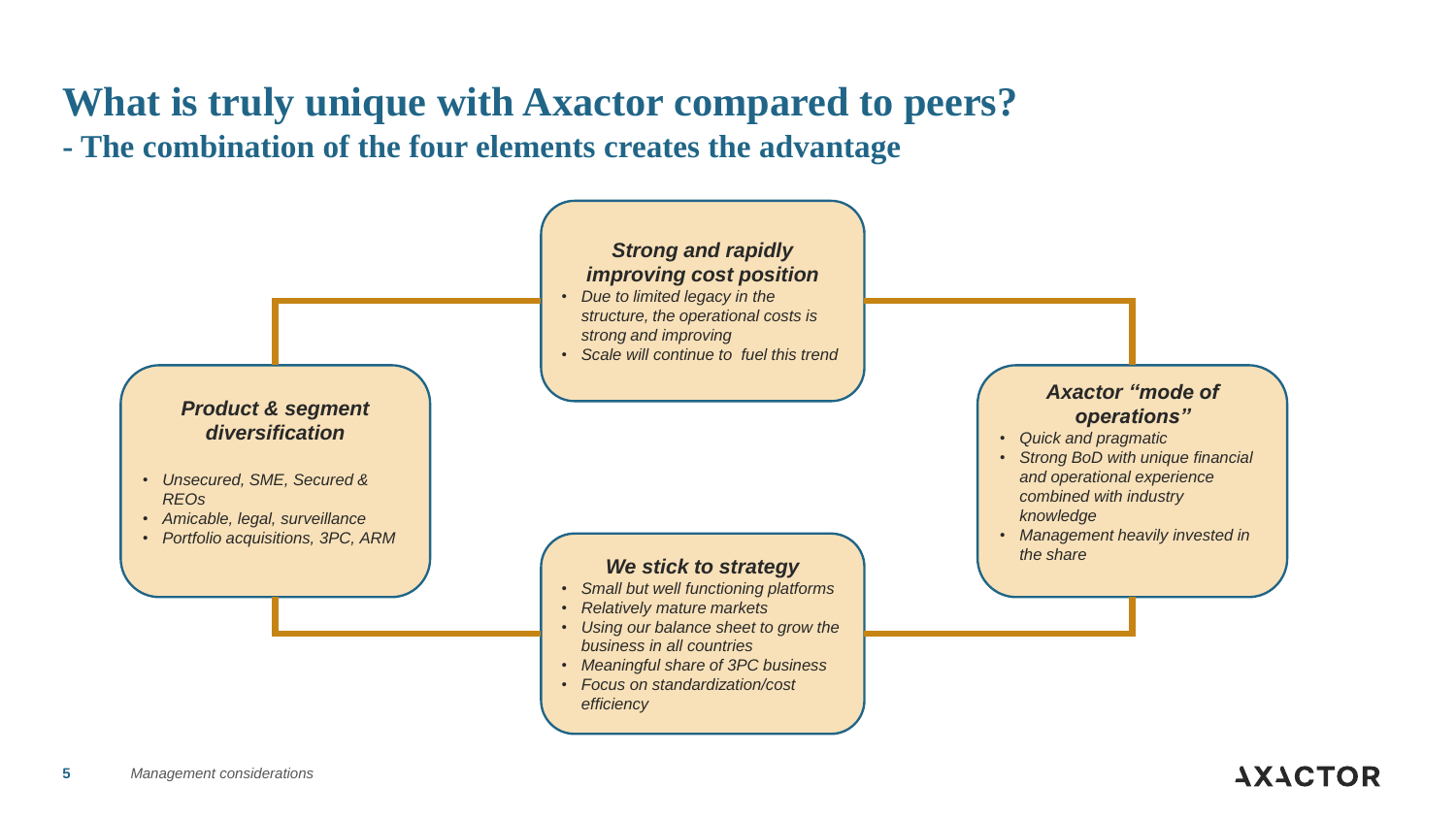# **Scale versus complexity in the debt collection industry**

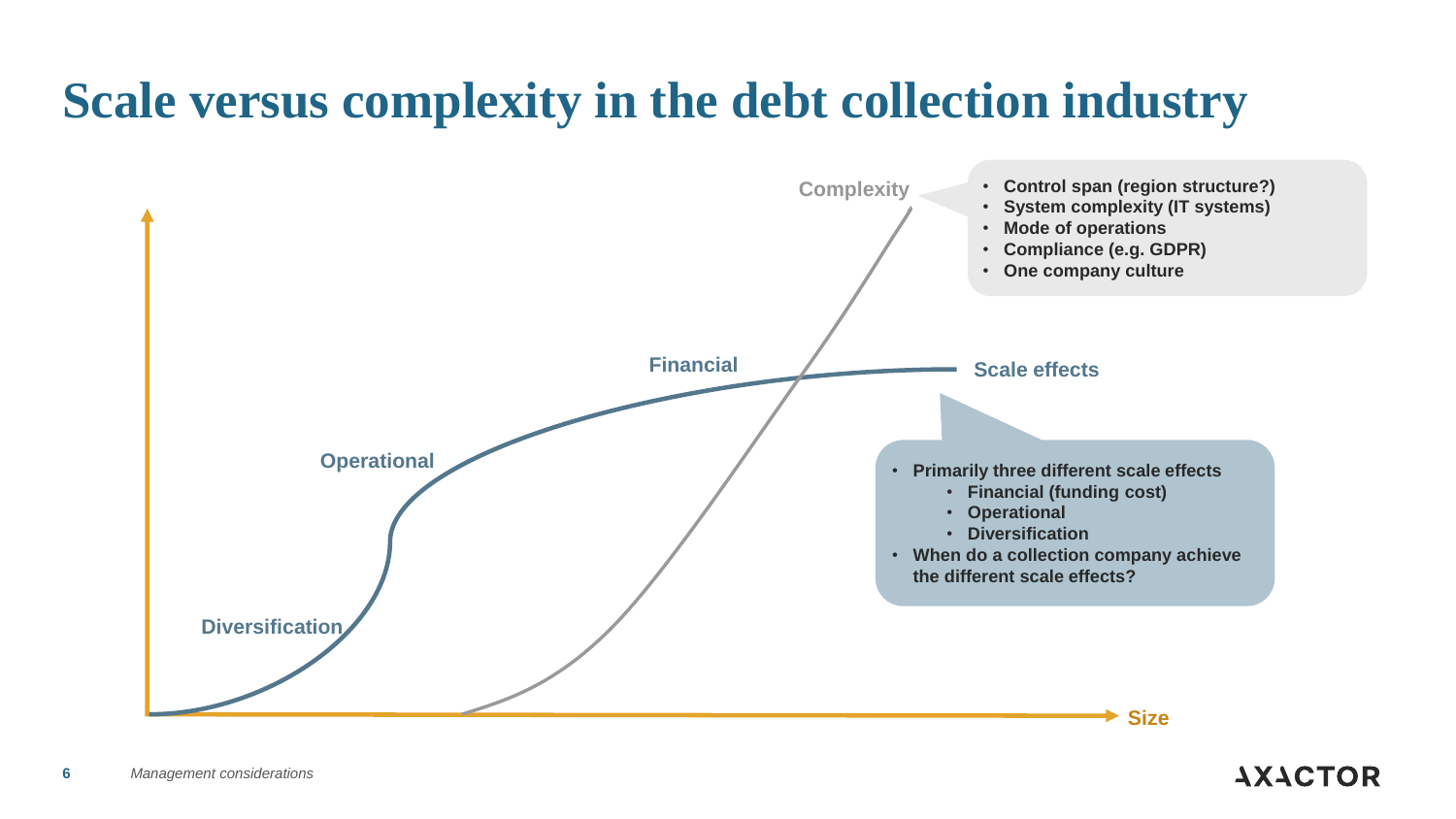## **Standardization is used to reduce costs and to drive efficiency**

**1**

**2**

**3**

**4**

- **Intility (IT Infrastructure)**
- **Miratech partnership (AD/AM)**
- **ERP/Finance/HR**
- **Portfolio pricing**
- **Digitalization**
	- − **Dialer**
	- − **BI/DW**
	- − **Core collection Systems**
	- − **Debtor/Client Portals**
	- − **Skill based collection**
- **CRM**
- **Branding**
- **Common KPIs**
- **Accounts Receivable Management (ARM)**

#### **Standardization - "One Axactor" Positive effects from "One Axactor"**



#### **Efficiency will increase as a result of best practise sharing**

• **Establishing CoE in different areas**

**Improved operational control through common KPIs**

• **Possibility to perform internal benchmarking**

**Building one "corporate culture", eliminate "negative legacy"**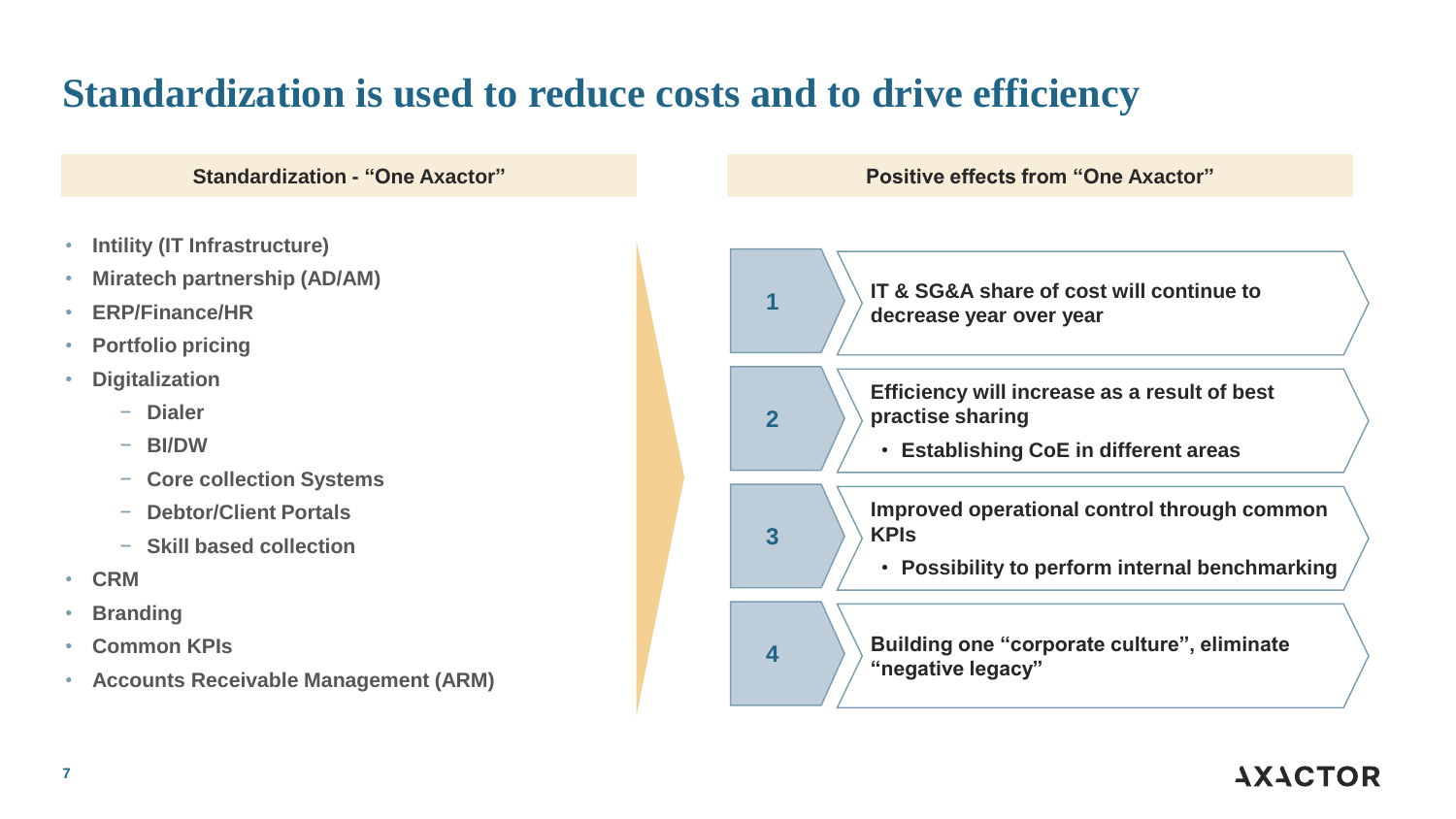### **Trends in Spanish macro and banking supportive of REOs**



#### **Unemployment declining<sup>2</sup> After years of decline, lending in the banking sector is rising**

*Development in consumer lending balances among selected Spanish banks (EUR million)<sup>1</sup>*



#### **Housing prices on the rise<sup>2</sup> Healthy pipeline of Spanish REO opportunities**



*Pipeline illustration: Axactor acquisitions 2017 vs pipeline H1 2018 (EURm)*



**8** *1: Source: Bankia (consumer finance), CaixaBank (consumer lending in Spain) and BBVA (consumer, performing loans under management in Spain) 2: Source: Statista*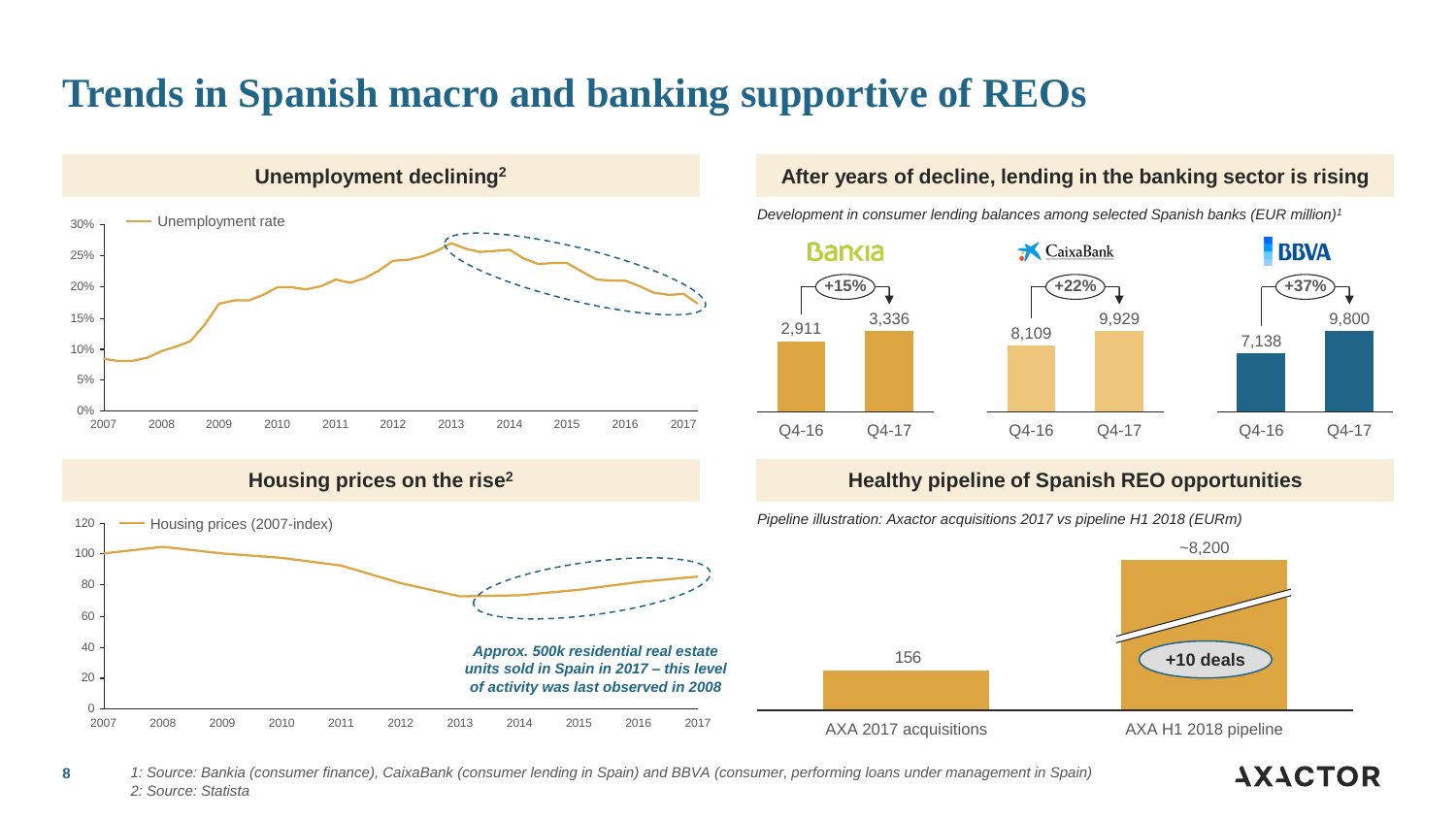### **Acquisition of REO portfolios attractive for Axactor**

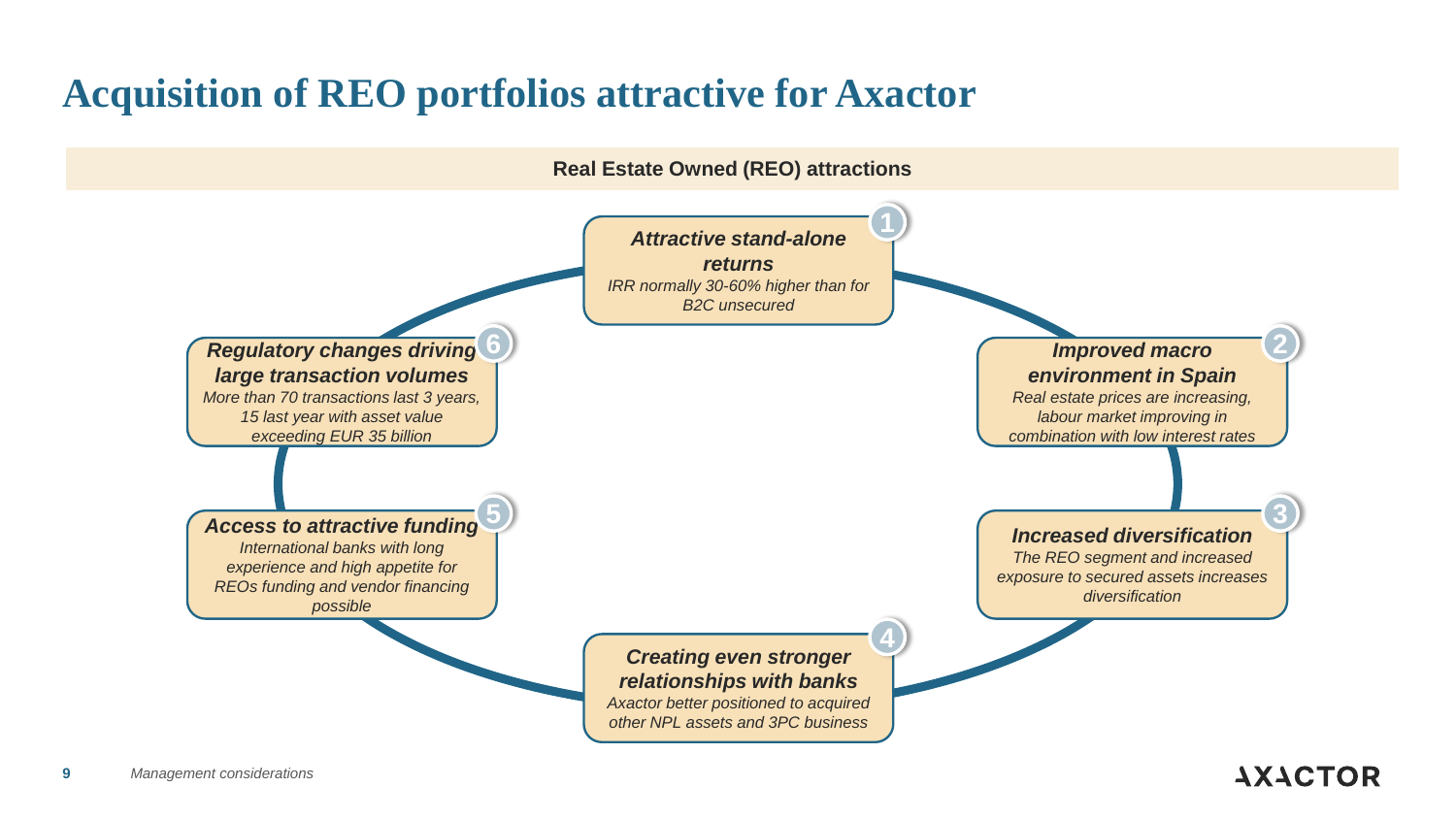## **REOs have significantly shorter payback time relative to NPL portfolios**

#### **Portfolio cash flow characteristics Comments**



- NPL portfolios with finance claims are characterised by long and stable cash flows (+15 years)
	- − REO portfolios typically last 3-5 years before depletion
- REOs with a lower money multiple, but shorter payback time, ensuring healthy IRR levels
- Accounting treatment of NPLs rely on amortized cost principle, i.e. amortization is based on forecasted collections and reported above net revenue
	- − Accounting treatment of REOs rely on stock held for sale principle, i.e. cost of sale is performed when an asset is sold and posted as opex

|                | NPL (FI)     | <b>REO</b>   |
|----------------|--------------|--------------|
| Gross payback  | 40-50 months | 20-30 months |
| Money multiple | >2.0         | $-1.4$       |
| Lifetime       | $>15$ years  | 3-5 years    |